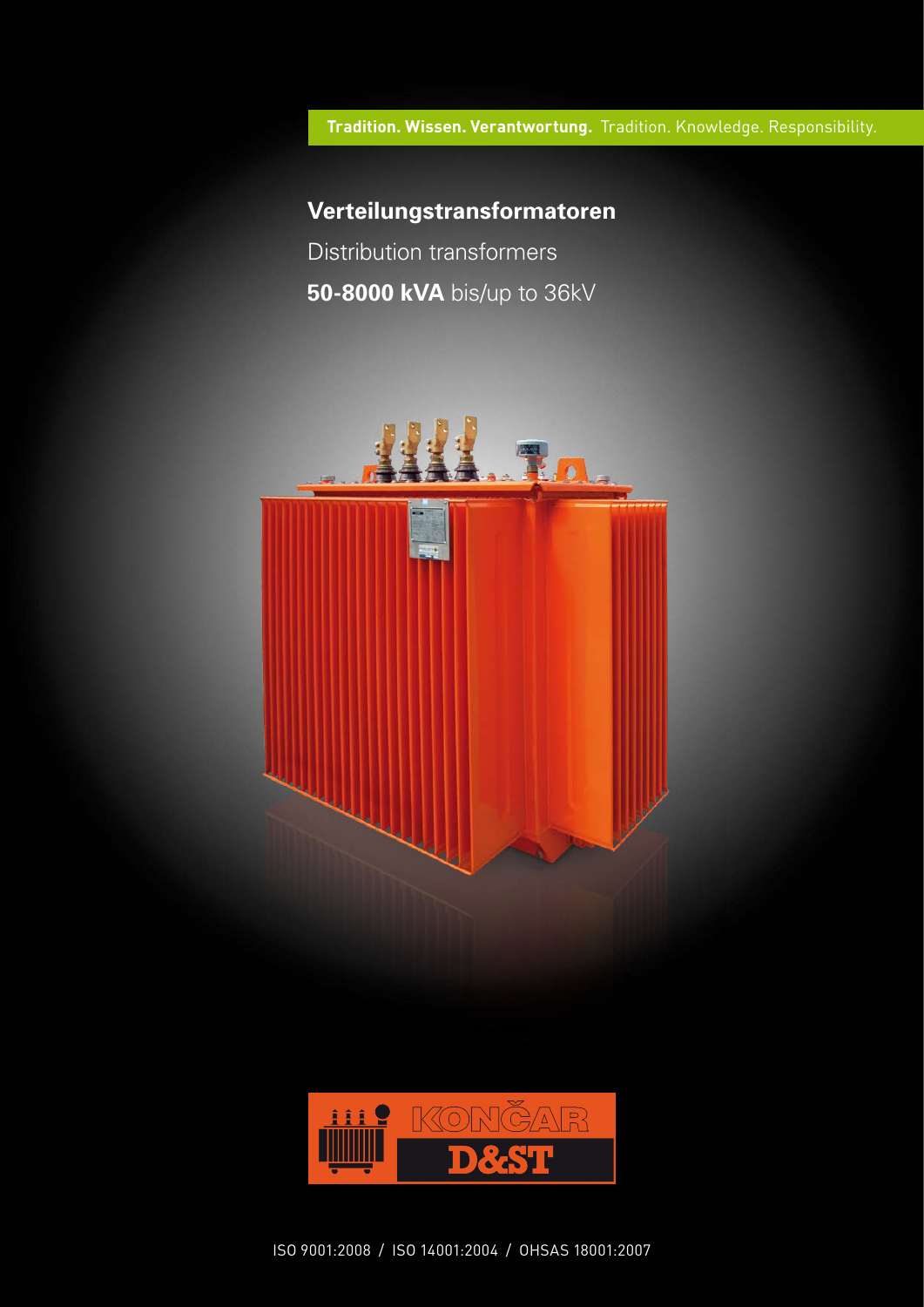# Grundlegende technische Angaben

Unsere Transformatoren sind für einen Nennleistungsbereich von 50kVA bis 8000kVA sowie für eine maximale Betriebsspannung von 36kV ausgelegt. Die Dreiphasen Transformatoren sind selbstkühlend (ONAN bzw. KNAN) und sowohl für Innenraum- und Freiluftaufstellung geeignet. Als Kühlmittel kommt wahlweise Mineralöl, synthetischer oder natürlicher Ester zum Einsatz. Grundsätzlich werden die Transformatoren nach IEC 60076 bzw. EN 50588-1 (Verordnung der Kommission (EU) Nr. 548/2014), gefertigt. Auf Kundenanforderung können auch Transformatoren gemäß anderen Normen und kundenspezifischen Anforderungen gefertigt werden. Unsere Transformatoren erfüllen höchste Qualitätsansprüche. Dies betrifft nicht nur das Design, Konstruktion, Berechnung und die Fertigung, sondern auch die Qualitätskontrolle.

# Kern

Der "Step-Lap" Kern wird aus hochwertigem, kaltgewalztem kornorientierten Stahlblech gefertigt. Die Bleche können im Werk mit den automatischen Linien längs- und quergeschnitten werden.

#### Wicklungen

Je nach Leistungsklasse sind die Wicklungen rechteckig, oval oder rund. Die NS Wicklungen werden aus Folie oder Profildraht gefertigt, die HS Wicklungen aus Rund- oder Profildraht. Als Wicklungsmaterial kommt wahlweise Kupfer oder Aluminium zum Einsatz. Das Isoliermaterial ist Lack oder Papier.

#### Kessel

Standardmäßig kommen Wellwandkessel zum Einsatz. Die Transformatorem werden hermetisch verschlossen um eine Wartungsfreiheit zu gewährleisten. Auf Wunsch werden die Transformatoren auch mit Ausdehngefäß und Radiatoren gefertigt.

#### Montage des Aktivteils und Trocknungsverfahren

Die Konstruktion und Montage des Aktivteiles ist für eine optimale Widerstandsfähigkeit im Kurzschlussfall ausgelegt. Mit Hilfe modernster LFH Öfen werden die Aktivteile getrocknet. Die Verfüllung mit Isolierflüssigkeit erfolgt unter Vakuum, die Wicklungen werden mit niederfrequentem Strom erwärmt. Dadurch wird eine vollständige Imprägnierung des Isoliermaterials gewährleistet. Das hat eine entscheidende Auswirkung auf die Lebensdauer der Transformatoren.

### Korrosionsschutz

Unter Berücksichtigung der unterschiedlichen Umweltbedingungen in denen unsere Transformatoren zum Einsatz kommen, wird eine Reihe von Maßnahmen getroffen um einen optimalen Korrosionsschutz zu gewährleisten. Der Kessel sowie der Deckel werden gemäß ISO 12944 behandelt. Je nach Anforderung können Schutzklassen von C1 bis C5M gefertigt werden.

#### Prüfungen

Alle ausgelieferten Transformatoren werden gemäß IEC 60076 stückgeprüft. Falls erforderlich können auch Prüfungen gemäß anderen nationale Normen und Vorschriften durchgeführt werden. Typen- und Sonderprüfungen werden gemäß Kundenspezifikation durchgeführt.



Verteilungstransformator mit reduzierter elektromagnetischer Strahlung / Distribution transformer with reduced EM radiation

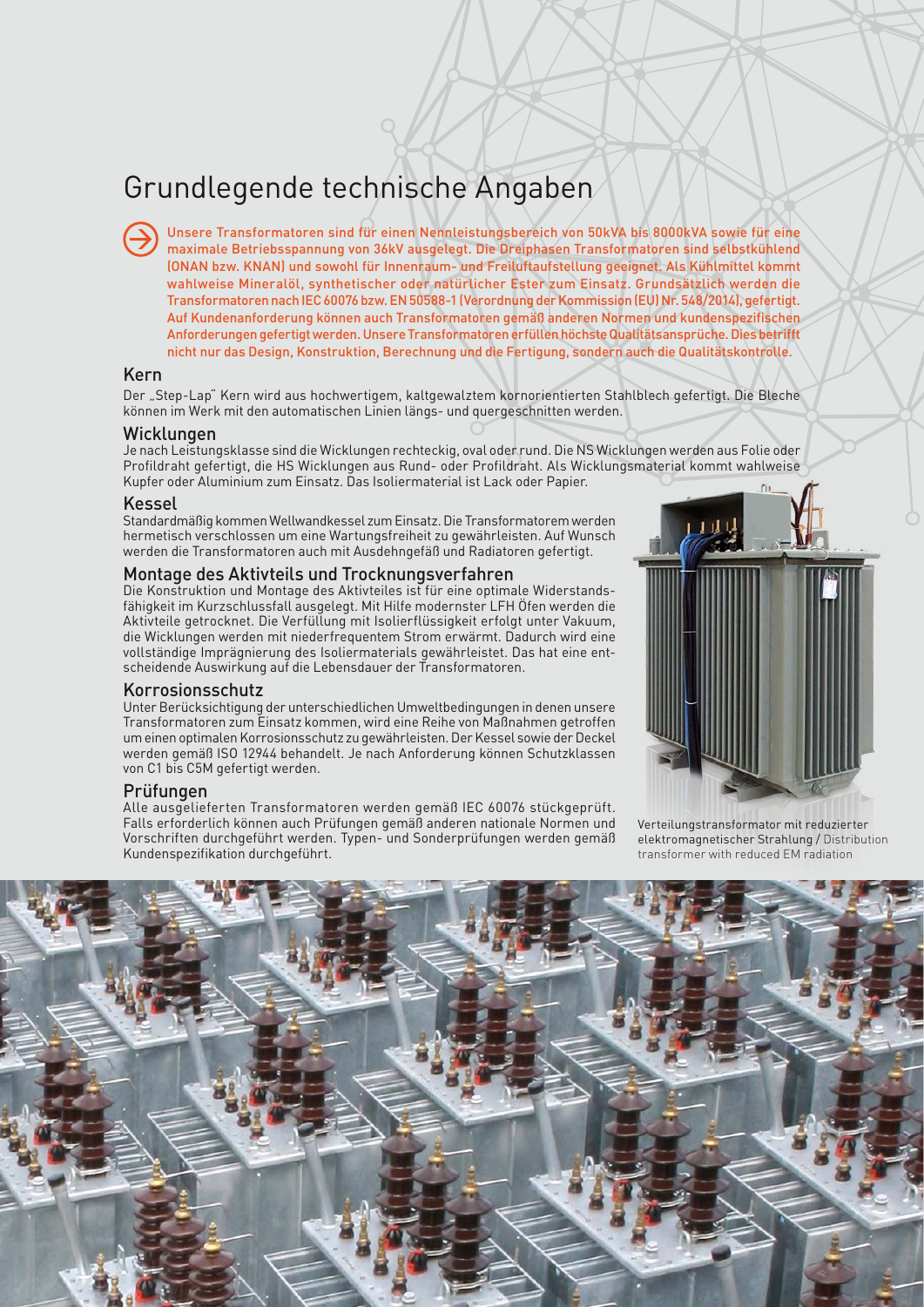# Basic technical data

Transformers are designed for nominal ratings from 50 up to 8000 kVA and a maximum operating voltage up to 36 kV. They are three-phase oil-immersed type (mineral oil, synthetic or natural ester), with natural cooling (ONAN, KNAN), suitable for indoor and outdoor operation. Transformers are in accordance with standards IEC 60076, EN 50588-1 (Commission Regulation (EU) No 548/2014), and if necessary with other national standards and specific requirements of customers.

Our transformers are designed and produced to meet the highest quality standards, using the most advanced methods of calculation and design, production and technology processes, and final quality control.

### Core

Step-lap core is made of high-quality cold rolled grain-oriented steel sheets. Core sheets are cut longitudinally and transversally by automatic cutting lines.

### **Windings**

Rectangular, oval and cylindrical shape windings are made of copper or aluminium conductors insulated with enamel or paper. LV windings are made of foil or profile wire and HV windings of round or profile wire.

#### Tank

Standard tank design is hermetically sealed with corrugated walls (maintenance-free). On customer's request, it is also possible to design tanks with conservator, as well as with radiators.

### Assembly of active parts and drying

Active part is assembled to meet the requirements of mechanical resistance to short-circuit forces. With the process of drying and oil filling under vacuum, which is done in a special furnace (LFH) where the windings are electrically heated with low frequency currents, full impregnation of insulation material is achieved and longer transformers' lifetime ensured.

### Corrosion protection

Since our transformers can operate under different hard environmental conditions, series of actions are taken in order to ensure proper corrosion protection. Finished tanks, covers and other metal parts are prepared and painted following ISO 12944 standard according to climate conditions C1 up to C5M.

# **Testing**

Prior to delivery all transformers are routine tested according to standard IEC 60076 (if required, acc. to other standards also). On customer's request, type and special tests are carried out.





Regelbarer Ortsnetztransformator / Voltage regulated distribution transformer